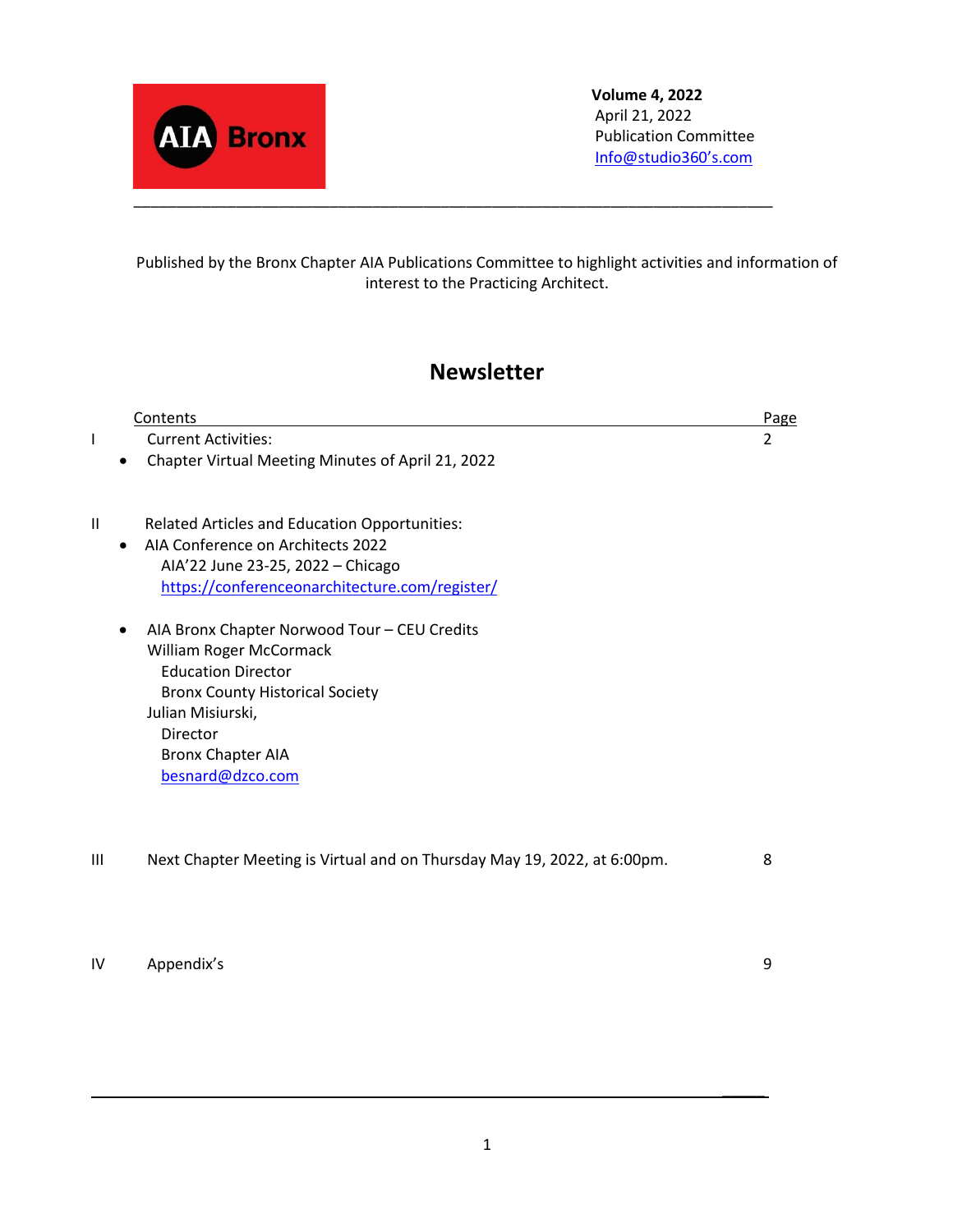#### I Current Activities



#### April 21, 2022 AIA BRONX CHAPTER MEETING MINUTES

Meeting began at 6:03pm.

Attendees: Guest Bill Caplan Dean Camastro Robert Esnard Antonio Freda Michael Goldblum Ken H. Koons, Sr. Ken A. Koons, Jr. Josette Matthew Robert Markisz Julian Misiurski Bryan Zelnik

Ofe Clarke **Northeast Regional Sales Manager** Northeast Regional Sales Manager Sara Djazayeri **Duravit USA, Inc.** 

#### Agenda / Discussion

1. Seminar:

Dean Camastro, representative of Duravit USA, Inc. presented a seminar on "Smart Bathrooms – How Material Science and Technology are Advancing Bathroom Design." Dean introduced Duravit USA, Inc. as a 100+ year-old German based company and discussed the subject matter of the seminar which is to clarify the four basic objectives of designing a bathroom which are:

- 1. Describing the advantages of well-designed bathrooms and high-quality bathroom products.
- 2. Examining how material science and technological advancements can contribute to "smart" bathroom design.
- 3. Reviewing the innovative materials and technological advancements that can be utilized in the four-bathroom activity areas.
- 4. Describing the four activity areas of a bathroom and how technology can make them better.
- Advantages of a designed bathroom.

The advantage of a well-designed bathroom was developed from rooms that historically served as "Wet Rooms" which people privately visited as briefly as possible. The advantage of a modern bathroom is to make it a place of cleansing and refreshing oneself. Unfortunately, it was and can still be one of the most dangerous rooms in any building. People easily slip, fall and children or the elderly, may not have the dexterity or balance to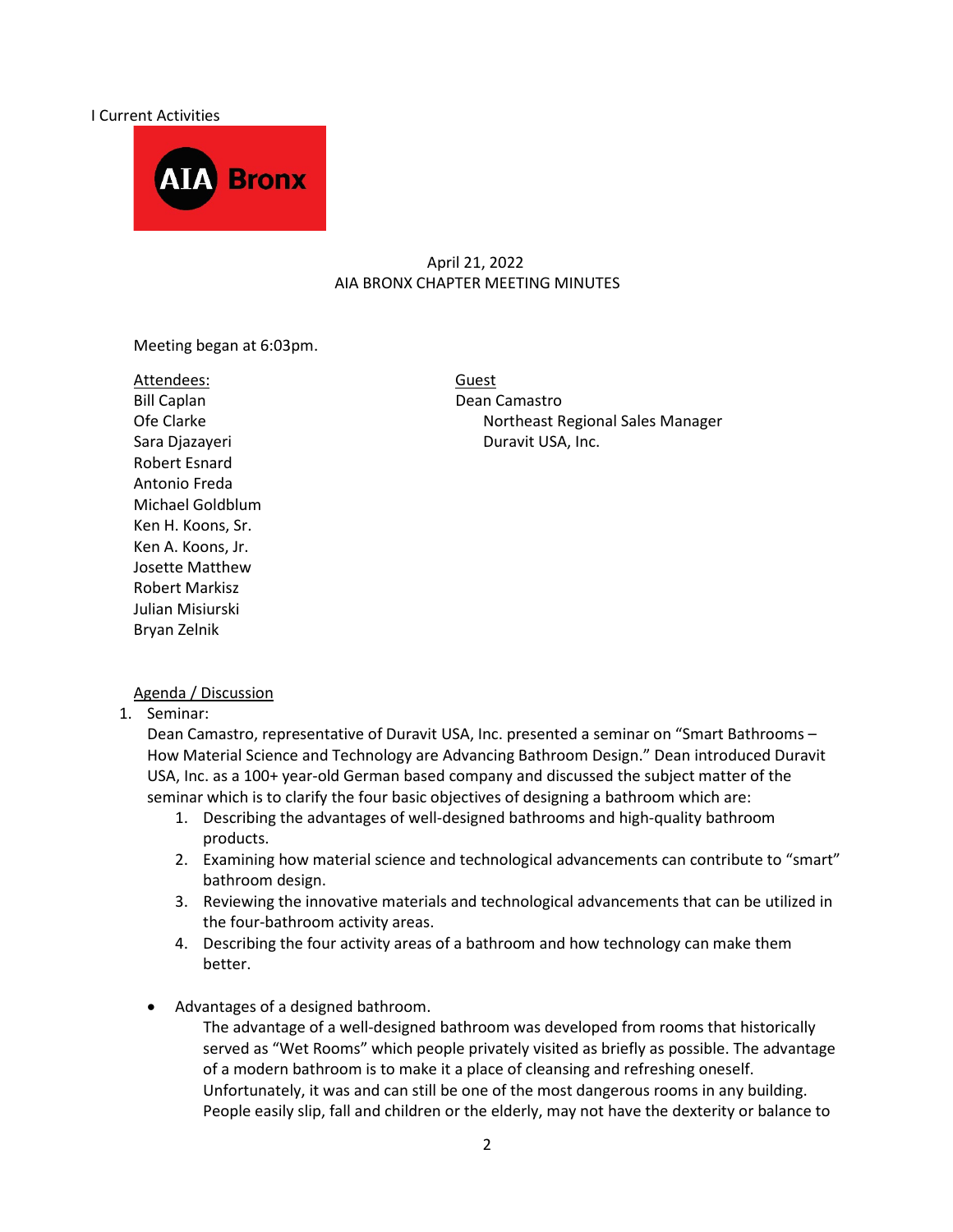safely navigate a slippery confined space. The goal is to design a high performing, hygienic space for people to wash hands, shower, use the toilet or prepare for both the start and end of the day. Over time, buildings codes and plumbing and handicap legislation reduced the physical dangers. However, health problems related to bacteria and the spread of germs was/is always a serious health problem. In recent times designers currently need to use water saving fixtures, as well as Nano technology-based services to seal ceramic fixtures so that dirt, lime, and germs do not stick to surfaces. The added value of designing a modern "refreshing" room can make a home, workspace, or public facility not only safer but more valuable as well to a seller or owner.

Science and technology in a bathroom design.

Sanitary ceramic nano technology if used, will result in a hygienically smooth surface that is wear and scratch resistant, easy to clean, resists E. coli, and if used with metal ions, kills, and prevent bacteria from accumulating. Dean highlighted a new concept to save space and water by combining two fixtures, a bidet and toilet. Also, other than the fixtures, the cabinets, storage, and wall surfaces of a bathroom should have an acrylic finish, which has many of the same benefits of ceramics surfaces. In addition, the acrylic finish can have an additional advantage, if it is coated with anti-slip surface to make the room as safe as technologically possible.

• Additional materials/technical ideas in a bathroom.

Bathroom lighting can impact a person's well-being. Good lighting illuminates' spaces by making objects in the space clearer to see as well as, illuminate the task performed in the room. Down lights and/or spotlights concentrate on areas that need the most intense light. This handling of light can modify the room environment by having the lighting becomes lighter and bluer in the morning and dimmer and redder in the evening.

Wall and cabinet mirrors can be indirectly lit with anti-glare LED light fixtures to insure the appropriate illumination of the face. Sensors can be embedded in mirrors so that lighting levels can be changed by the wave of a hand and the mirror can be defogged with different specific hand movements without physically touching switches.

All bathroom furniture should be engineered to be in a wet environment and finished with surfaces that resist water. They should be constructed with appropriate base materials such as; 3-ply chip board, MBF-Board, Plywood or HDF-Board that will make the furniture last longer to be more useful within the bathroom.

It is also possible, to have Bluetooth technology built in the furniture controlling music, radio, and telephones with a minimum amount of touching or physical switching.

The Bathroom four activities areas.

The design of a bathroom should start by defining the four areas of washing, shaving, showering and "Toileshing" (toilets, urinals, and bidets). These design areas should individually be thought and designed of so that; the washing is the area to refresh and makeup, the bathing area is where you relax and rejuvenate, and can use lighting and sound equipment, air or jet systems, the showering area for refreshing and recharging and should take advantage of anti-slip solid surfaces and the appropriate shower faucets and showerheads. The toileshing area is where the hygienic areas of the bathrooms are where people can stay clean and healthy.

Dean Camestro utilized slides/photos in his presentation which he concluded with a short question and answer period. He illustrated and urged that, all bathrooms can always benefit from design whether its' an economical low-cost room, or a very upscale technologically filled space. Dean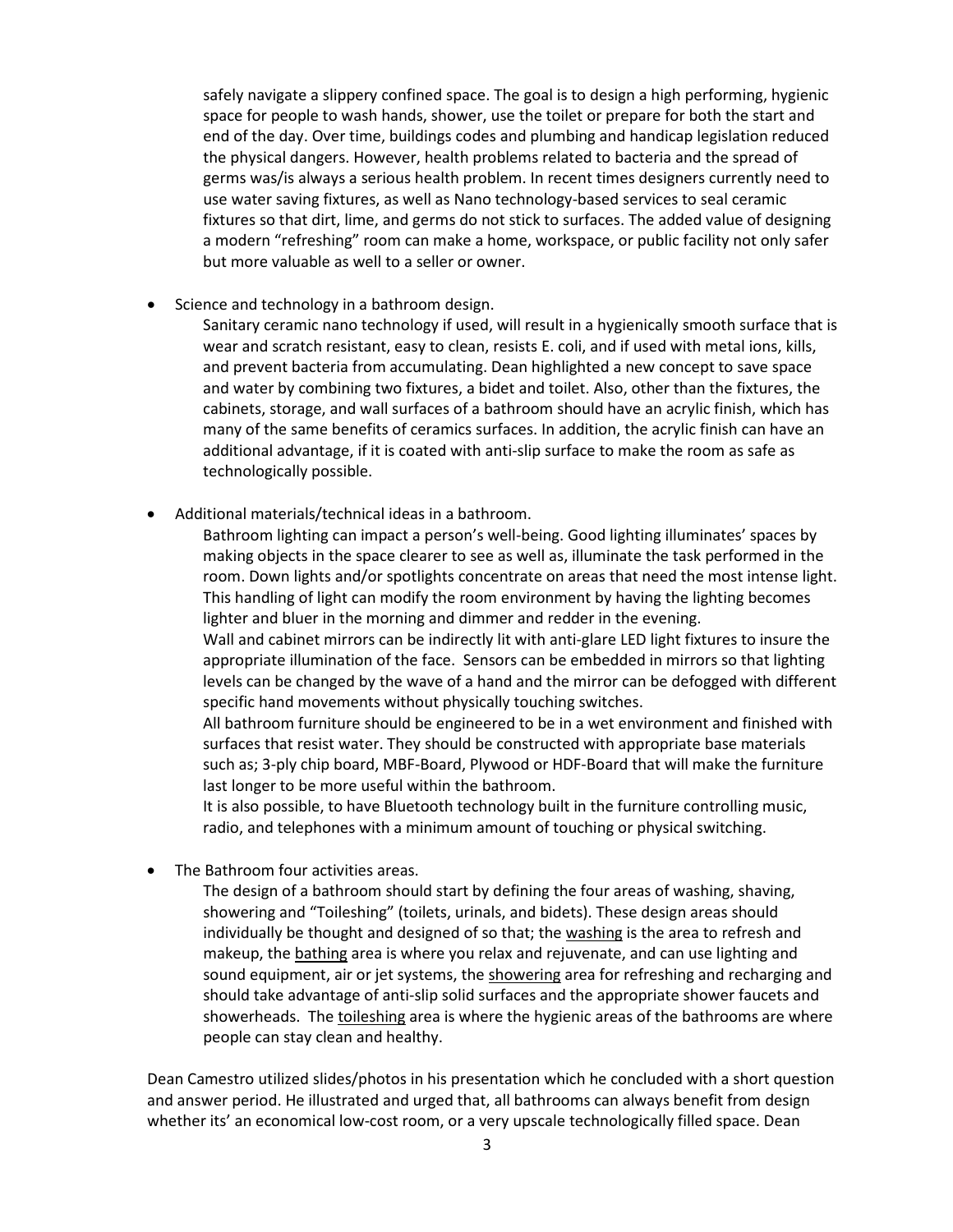indicated that Duravit specifically fabricates all its' products throughout the world. Duravit supplies everything for bathroom except certain specialty floor tiles. They manufacture; furniture, mirrors and all the fixtures and valving necessary for a bathroom. Dean welcomes questions and is willing to assist architects with their projects large or small. He can be reached at:

 Dean Camastro Duravit USA, Inc. 2635 North Berkeley Lake Road, Suite 100 Duluth, Georgia, 30096 USA Email: [dean.camastro@us.duravit.com](mailto:dean.camastro@us.duravit.com) Tel: 201-673-5516

2. Memoriam – Martin Zelnik, AIA

Vice President

Bronx Chapter

Sara Djazayeri had requested that the April Meeting Agenda be modified by starting the meeting with a few moments of reflection/discussion celebrating Martin Zelnik's life and his importance and significance to the Bronx Chapter AIA.

Sara Djazayeri outlined Marty Zelnik's contributions to the Chapter with his ideas, letters, and attendance. He was a force and presence at Chapter meetings and involved himself in many issues. In addition, Marty worked on planning and architectural Bronx concerns that he thought needed attention. Sara publicly thanked him for specifically helping her as the Chapter President and as an Architect. Marty had practiced architecture and been the Chair of the Interior Design Department at SUNY/Fashion Institute of Technology in Manhattan. In that role he recognized that Sara would be an excellent teacher and suggested that she consider becoming a teacher at the Fashion Institute of Technology. She indicated that becoming a teacher was something after 30 years of practicing architecture; she never thought teaching would be something she could or should pursue and is now exploring. Sara emotionally concluded that Marty Zelnik a kind, generous, thoughtful and supportive person.

Bob Esnard celebrated the fact that Marty Zelnik was part of Bronx Chapter AIA "Royalty." His father Simon was a founding member of the Bronx Chapter in 1945 and became a Fellow of the American Institute of Architectures in 1967. Marty joined the Bronx Chapter AIA approximately 10 years ago and his son Bryan joined several years later. As far as we know having three generations of architects in an AIA Chapter is extremely unique, and to have all three be active professionally, involved in community issues, as well as with the Bronx AIA Chapter is exceptional! Marty, from the moment he joined the Chapter aspired to broaden the public perception of architecture and what architects do. His letters and participation in meetings and events, working on zoning issues, building codes, and architectural projects for the greater good of the city was wonderful and kept the members working towards positive changes.

In the last few months Marty had commented and discussed the New York City "Open Restaurants Program" to utilize streets/sidewalks for restaurant eating to allow people to eat in unenclosed spaces. Marty's issue was that although it was a good idea to create safer covid eating places, there were safety issues, important traffic circulation impacts, and he urged the resultant reduction of parking spaces in neighborhoods must be considered in siting of these street eating spaces.

Bill Caplan pointed out that in addition to teaching and practicing Architecture, Marty co-authored a series of books on, Interior Design, Design Reference Standards, as well as Time Saver Standards for interior design and space planning.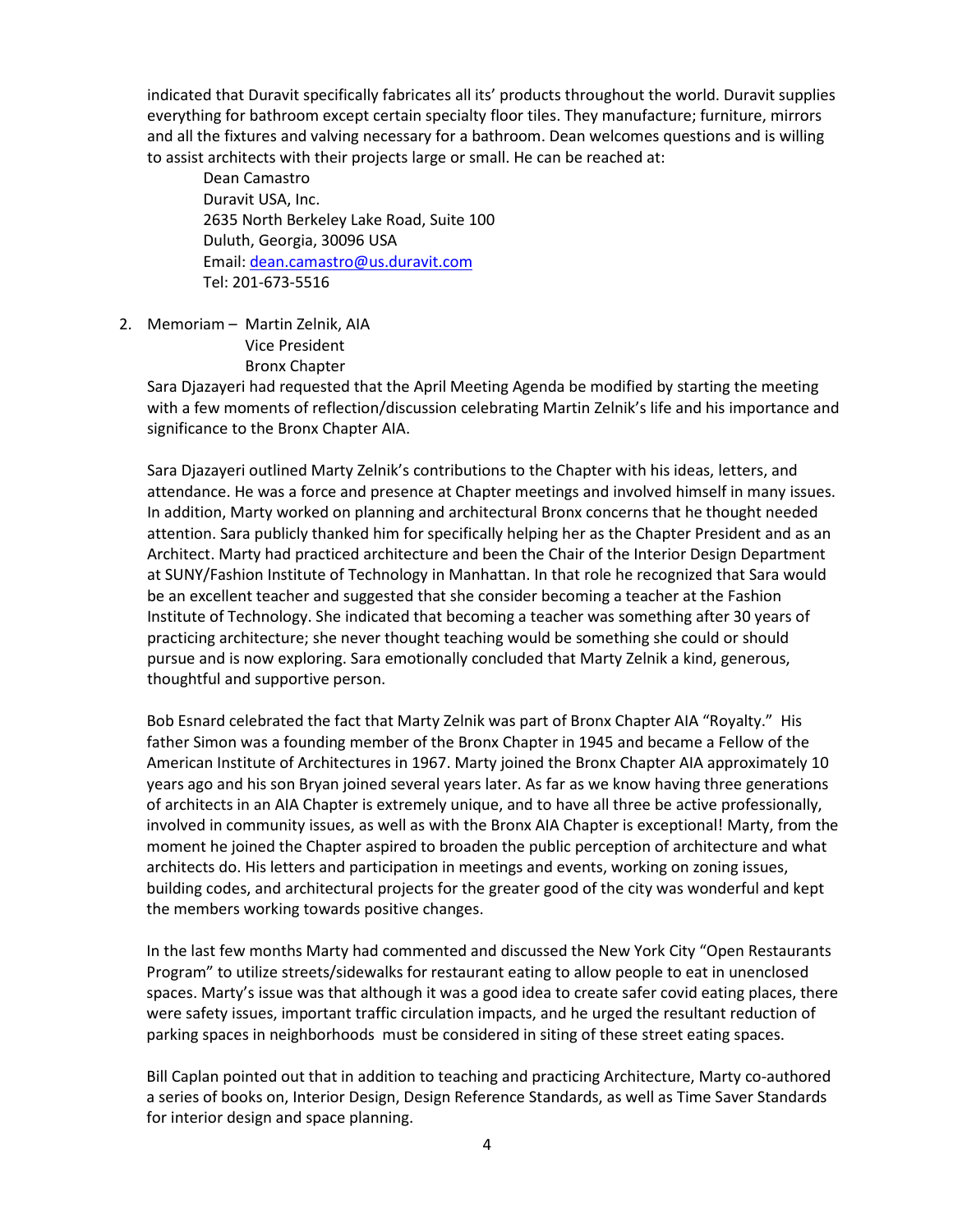The Bronx Chapter Web Master Bill Caplan also indicated that the Chapter will develop a permanent Memoriam Page at the end of the AIA website, where additional comments sent to the Chapter can be published. The concept is all notes/comments can be kept as a reminder of Marty Zelnik and in the future other members could also be remembered as is appropriate.

He was a role model for all of us! Chapter members universally expressed their condolences to the Zelnik family and heart felt wishes for Marty Zelnik to Rest in Eternal peace.

3. Adoption of the March Minutes

The Minutes of March 17, 2021 were attached to the April meeting notices for members to review. A motion to approve the March Minutes was made by Sara Djazayeri, which was seconded by Bill Caplan and the March 17, 2021, minutes were then unanimously approved.

4. Next Meeting Dates:

The next meetings will continue to be virtual as Members do not feel comfortable or safe participating in person or restaurant meetings at this time. However, the wish and need to have some in-person meetings was again proposed. Unfortunately, we have not been able to find a suitable meeting venue near mass transit with parking. Therefore, the Chapter meetings through June will continue to be virtual, and held at 6:00pm on:

| May 19, 2022,       | at 6:00pm                     |
|---------------------|-------------------------------|
| June 16, 2022,      | at 6.00pm                     |
| September 15, 2022, | at 6:00pm (Perhaps in-person) |

#### 5. 2022 AIA Bronx Empowerment Program

Sara Djazayeri organized and hosted the Chapters "Empowerment Program Awards Event" on Thursday evening at 6:00pm on April 7, 2022 at the Fisher Paykel Showroom in Midtown Manhattan. There were approximately fifty attendees which included the two awardees, their families, the Chair of the CCNY Architectural Program, June Williamson, with several faculty members who participated in the selection process. In addition, approximately ten members of the Bronx Chapter and several guests from the Queens, Brooklyn, and Manhattan AIA Chapters attended.

The event started with cocktails and hors d'oeuvres being served in a meet and greeted hour as attendees mingled. The space was large and comfortable allowing for easy circulating and schmoozing. On one wall had a large digital screen continuously showing a strip of slides/photos of Chapter members with a series of specific slides honoring our recently deceased AIA Bronx Chapter Vice President, Marty Zelnik.

At approximately 7:00pm Sara called for everyone's attention to start the program. She introduced the event by describing the background and the birth of the Empowerment Program. The Bronx Chapter about two years ago discussed the human rights movement and the public discussion of improving life in the Bronx and trying to assist young Bronx people from modest means to succeed. Ofe Clarke, a Chapter Director, suggested that we as a Chapter specifically support a Bronx Architectural student with a Grant Program. After discussions over a few meetings the Chapter approved two \$1,000 grants for Bronx residents who are in their last years of architectural studies at CCNY, the closest School of Architecture to the Bronx. Early last year Ofe Clarke and Marty Zelnik worked out the program with June Williamson and the teachers at CCNY to choose the awardees.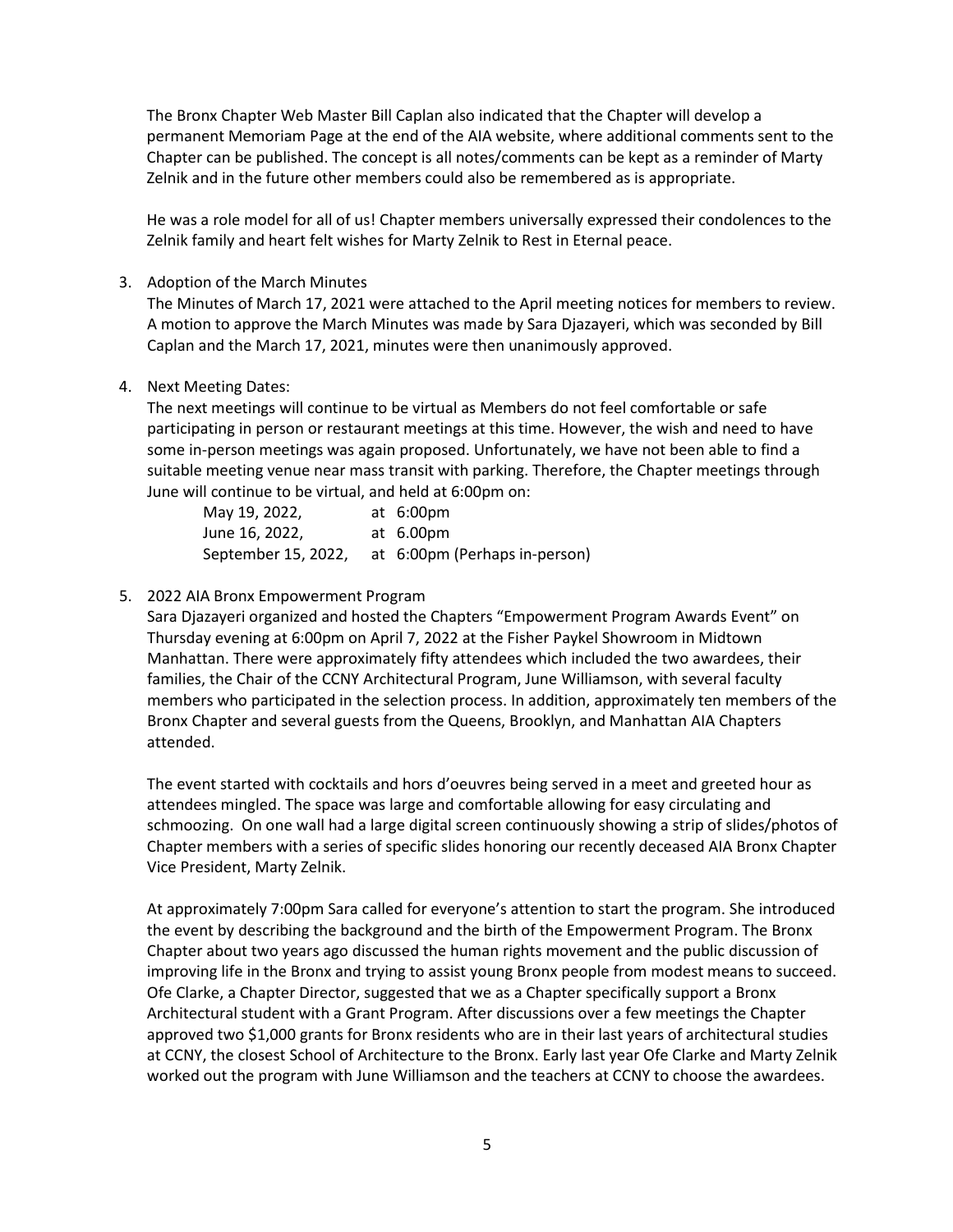Sara thanked the Fisher Paykel Company for providing and underwriting the venue for the event. She also mentioned that this event was the first in-person event of the Bronx AIA Chapter since the covid epidemic started. It was a pleasure not only for the long-term Chapter members but for many of the newer Chapter members who were able to meet each other for the first time. Although everyone now knows how each other look like, it was interesting to see who was tall, short, thin, and to see a whole person.

Sara then introduced Bob Esnard to discuss and celebrate Marty Zelnik who had passed away a few days prior to the event. Bob briefly reviewed Marty's career, how important he was to the Chapter, and that we will miss him professionally, personally and as a friend. The tribute ended with a moment of silence in honor of Marty Zelnik.

Sara then presented the \$1,000 grant award to the students: Xavier Raymore, third year B Arch Student Isaac Corneil, fourth year B Arch Student

She introduced Ofe Clark who had an Architect/Jewelry Designer, design/create two specific commemoratory pins, which Ofe then pinned on each student's jacket lapel.

The event closed with a short statement from the staff of the Fisher Paykel Company who indicated how their company and staff enjoyed supporting this event and congratulating the awardees. Their company policy is to be involved in community issues and to assist the design/construction industry. Fisher Paykel is interested in continuing a relationship with the Bronx AIA Chapter and its' efforts to assist young architects.

#### 6. Budget - 2022

Ken Koons Jr, the Chapter Treasurer submitted a proposed 2022 budget for Chapter approval but unfortunately, could not stay for the whole meeting and requested Bob Esnard present the Budget Committee's recommend budget for this year. Ken had developed a comparison chart of the 2021 budget and the proposed 2022 budget. Bob went through the changes, noting some increases due to inflation, as with insurance, AIA compliance consultant costs, and the Budget committees' assumption that the "Empowerment Program" would continue, the program went from \$1,000 last year to \$3,000.

There was a brief discussion about the budget and Ken Koons, Sr. a member of the Budget Committee, indicated the income we will receive will result in a balanced budget. He also reviewed the fact that the Bronx Chapter has always operated with a balanced/conservative budget. Ken then made a motion to approve the 2022 Budget as presented and Julian Misiurski seconded it and the 2022 Budget was approved (Appendix I).

#### 7. Chapter Webinar – Reducing Embodied Carbon:

Bill Caplan our chapter Webmaster, had volunteered to host a Webinar for 1-CEU credit to be available to all AIA members in the New York City region based on a book Bill authored, "Thwart Climate Change Now". The Chapter had preliminary discussions and ultimately an agreement with Valerie Brown, the executive for Westchester + Hudson Valley AIA Chapter to have their Chapter zoom account to facilitate the seminar for 50+ participants. The goal was to allow attendees to automatically; register, attend the seminar, and for each to receive CEU credits on their AIA Education Transcripts. Valerie will arrange for the Bronx Chapter to be the seminar/originator host and handle broadcast for no charge. Sara Djazayeri, Bob Esnard and Bill Caplan in a video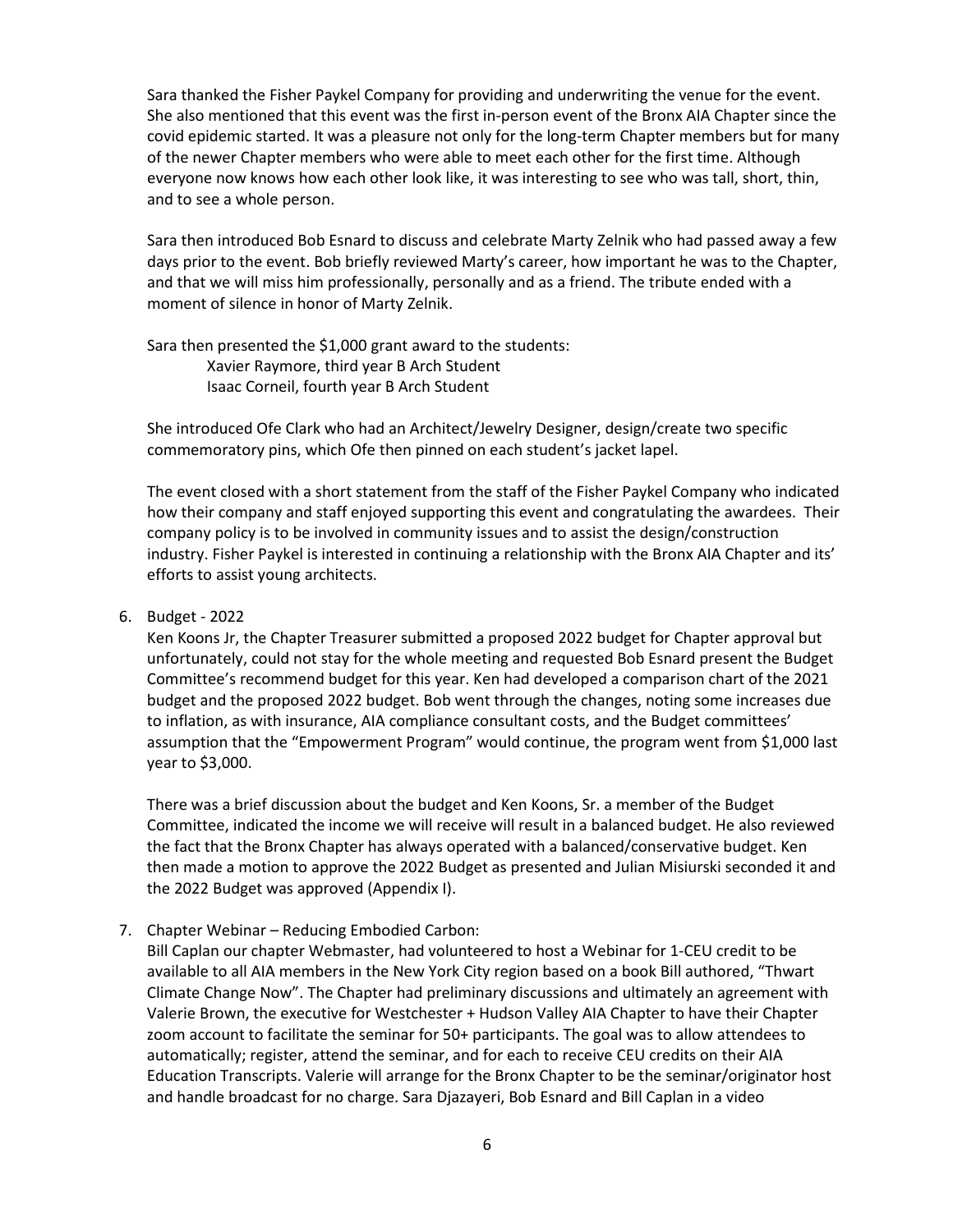conference last week with Valerie finalized the details/scheduling for the seminar to be midday at 12:00pm-1:00pm on May 10, 2022, for 1-CEU HSW credit.

The one change from the discussion of the seminar over the last few months was changing from a no charge to a fee for seminar attendance. The Westchester Chapter strongly recommended that a minimum charge be made as their seminars always reach the max attendees allowed in their zoom account. They found that people will attend the zoom if there is a modest fee of \$5.00. Without the fee, the actual attendees are a fraction of the signed-up participants that register. Westchester and Bronx AIA are going to utilize both their email their lists and contacts to broaden the invitation to allow as many architects to attend as possible. The hope is to highlight our involvement in this important goal of minimizing carbon generation in construction activities. We are attempting to raise public awareness of Bronx AIA Chapter's activities beyond our borough. The invitation is now in our website, (Appendix II).

#### 8. DOB – Update

Tony Freda briefly discussed a new Local Law 91 of 2020 that took force on April 12, 2020. This requires a new DEP Permit for any construction job disturbing 20,000 sqft. + of soil. Or creating 5,000 sqft. + of impervious surface, (Appendix III).

In addition Tony reported that the mayor has not appointed a new DOB Commissioner and unfortunately, Bronx practicing Architects will continue to have many day-to-day concerns and frustrations to deal with the DOB only remotely through computers without in-person contact at all! The mayor has appointed an acting Commissioner; Constadino "Gus" Siraki PE, a former Deputy Commissioner, who unfortunately will only be continuing what the prior mayor's administration had implemented. He will/cannot significantly change the existing remote processing or the current DOB experience. The hope will be that the next Commissioner will understand these "real" problems and address them. Currently, all DOB Borough Commissioners and their staff, including the Bronx DOB office will and cannot interface with applicants with any inperson meetings.

#### 9. Chapter Committees:

#### Emerging Professionals:

Several newer Chapter associate members who are Emerging Professionals (EP) attended the Chapters Empowerment Presentation Event on April 7th. Informally, they indicated a desire to be more involved with Chapter activities. Ofe Clark who was at the event thought it might be possible to plan an event or two, virtually or in person, where the new associate members could be more involved with the Chapter. Ofe at the last meeting had invited all associate members to join an AIA State Podcast. Josette Matthews, in the past pre covid period, had been involved in planning and/or attending events such as a Yankee Stadium event or with other Chapters and State AIA activities. Also, in prior meetings the idea of joining a Brooklyn AIA study group for licensing was discussed but not implemented and might/should be popular. After a brief discussion and with the observation that as covid issues are becoming less of a threat, possibly between Ofe Clarke and Josette and activities could be suggested for associates to participate in.

They discussed perhaps a first step may be to join other Chapter's events. It might be easier; having Bronx members participate in other Chapter's ongoing events rather than creating new activities. Perhaps after working/cooperating with other Chapters we could then branch out and create specific activities involving our associates to work on Bronx issues.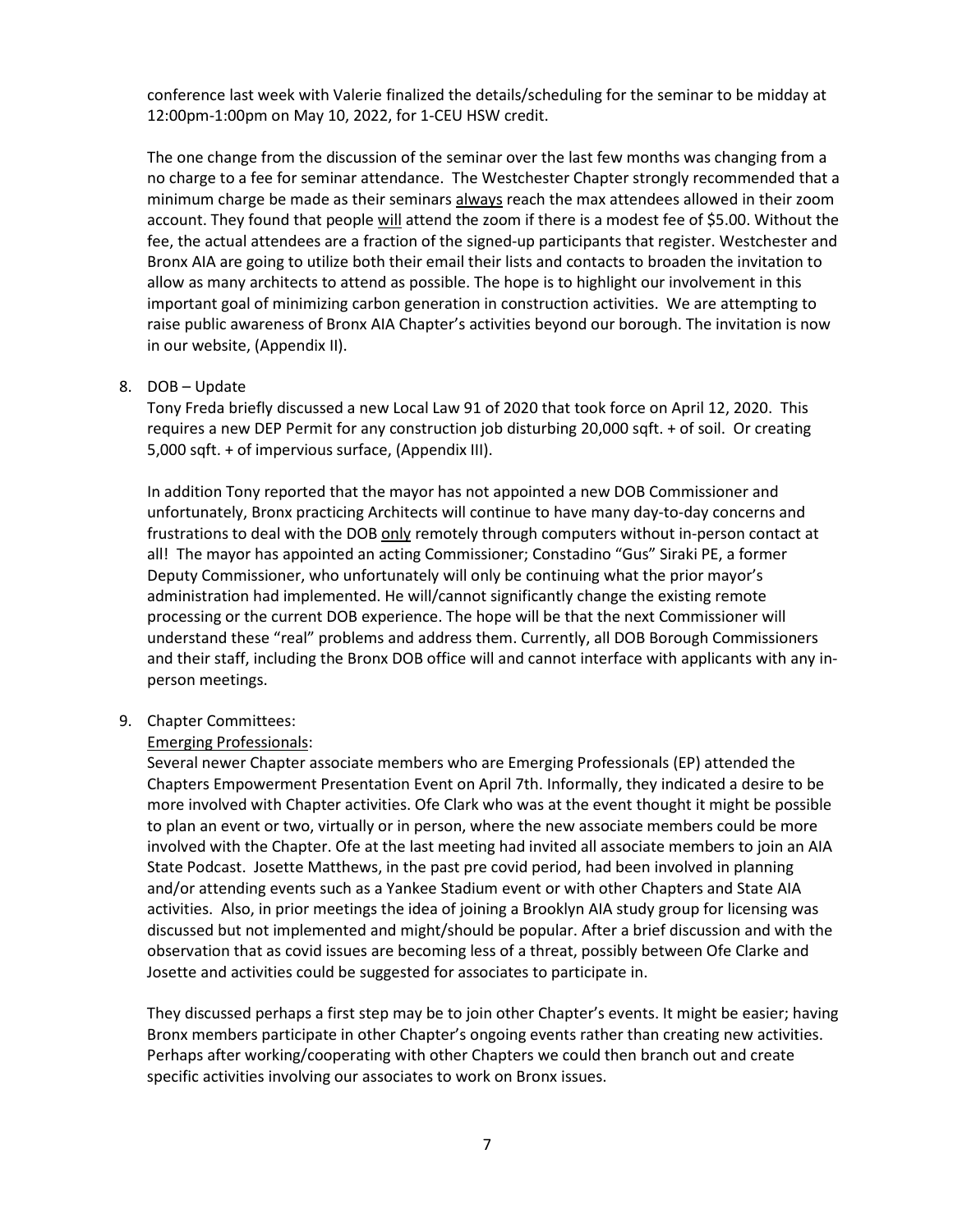#### 10. New Business

Julian Misiurski followed-up on last months' report reviewing AIA New York State Association listed Livable and Sustainable Bronx project of 2005; "The South Bronx Gateway Project". He had contacted Bob Fanuzzi one of two local park activists that Michael Goldblum had suggested, to discuss Bronx parks and the Gateway Project. Mr. Fanuzzi knew about Gateway, but thought other projects might be more important for the State Association and our Chapter to be involved with. Julian also agreed it might be a better idea for our Chapter to find a project that currently has some traction with community people, activists, and elected officials so that with our members assisting, the project could be a more realistically implemented and that community people would appreciate the help. Julian promised to follow-up and report back to the Chapter.

The meeting ended at 8:05pm.

IV. Next Meeting:

Due to the continuing health crisis the next meeting will again be Virtual on:

**Thursday May 19, 2022, at 6:00PM**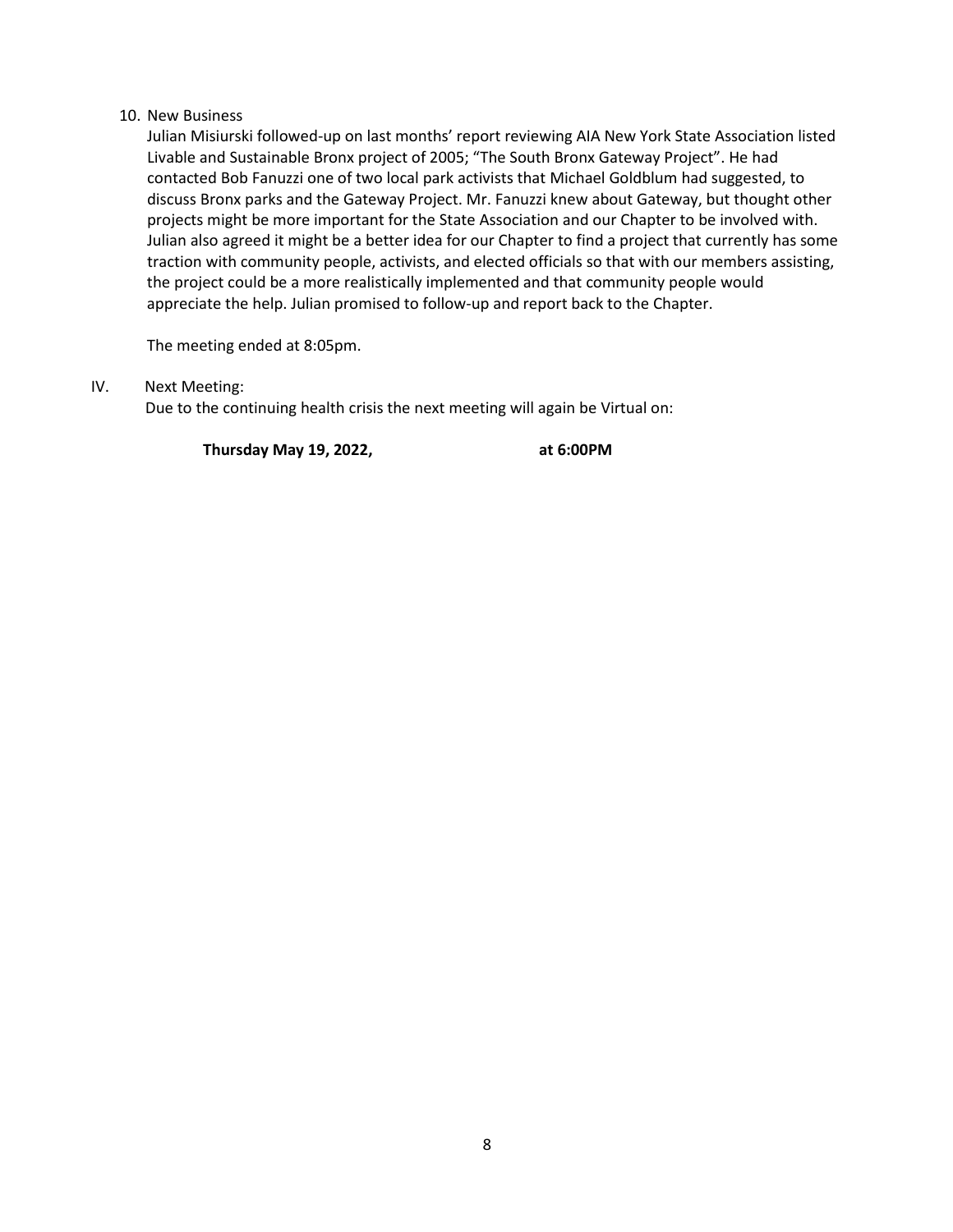# **IV Appendix's**

| <b>ITEM</b> |  |  |  | <b>PAGE</b> |
|-------------|--|--|--|-------------|
|             |  |  |  |             |
|             |  |  |  |             |

| <b>Appendix I -</b> | 2022 Bronx Chapter Budget | 10 |
|---------------------|---------------------------|----|
|---------------------|---------------------------|----|

| <b>Appendix II -</b> | <b>Webinar Announcement</b> |    |
|----------------------|-----------------------------|----|
|                      | "Reducing Embodied Carbon"  | 11 |

| <b>Appendix III -</b> | <b>Service Notice - New DEP Permit Required</b> | 12 |
|-----------------------|-------------------------------------------------|----|
|-----------------------|-------------------------------------------------|----|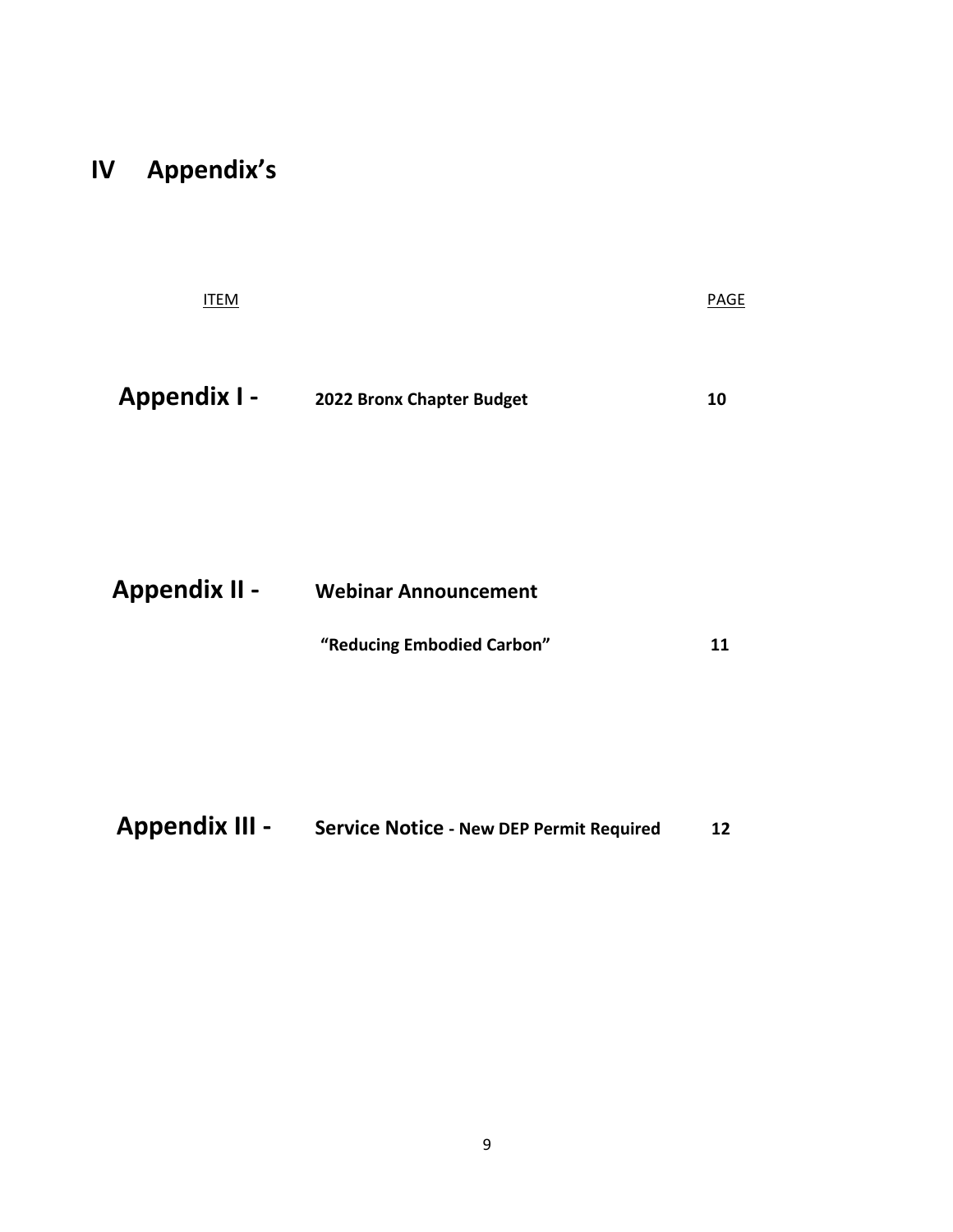# **Appendix I**

**2022 Bronx Chapter Budget January 2022**

## **American Institute of Architects Bronx Chapter**

PROJECTED BUDGET FOR THE YEAR 2022

EXPENSES

| <b>MEETING VENUE</b>                       | \$<br>1,500  |
|--------------------------------------------|--------------|
| <b>INSURANCE</b>                           | \$<br>2,100  |
| <b>WEB SITE</b>                            | \$<br>700    |
| EXPENSES FOR OFFICERS TO ATTEND CONVENTION | \$<br>900    |
| AIA COMPLIANCE CONSULTANT                  | \$<br>2,000  |
| <b>ARCHITECTS COUNCIL</b>                  | \$<br>550    |
| MEMBERSHIP OUTREACH                        | \$<br>400    |
| ZOOM/FACEBOOK                              | \$<br>750    |
| AWARDS PROGRAM                             | \$<br>3,000  |
| LEGAL                                      | \$<br>4,000  |
| <b>ACCOUNTING</b>                          | \$<br>400    |
| TOTAL PROJECTED EXPENSES                   | \$<br>16,300 |

PROJECTED INCOME BASED ON YEAR 2022 \$ 18,000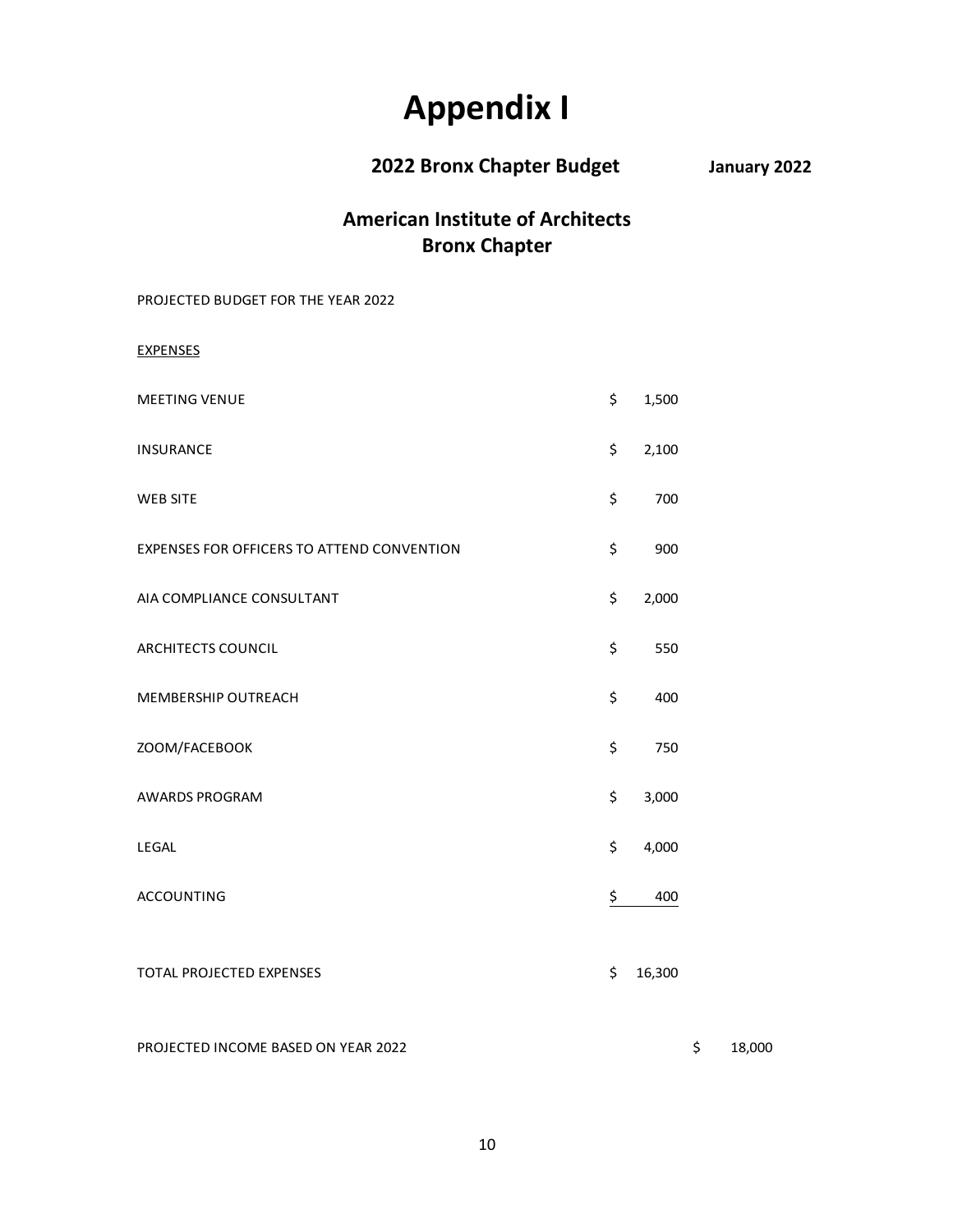# **Appendix II**

## **Webinar Announcement**

## **"Reducing Embodied Carbon"**

May 10th, 1 LU|HSW at Noon: Reducing Embodied **Carbon** 



**AIA Bronx presents: "Reducing Embodied Carbon to Reduce Global Warning" from 12-1pm, May 10, on Zoom. 1 LU**|**HSW (AIA-BX 08).**

**[Click for more info and registration](https://www.aiawhv.org/aia-events/aia-bronx-presentsnbsp-reducing-embodied-carbon-to-reduce-global-warning-embodied-carbon-to-reduce-global-warning)**

**The presentation will provide attendees with the following learning objectives:** 

•**Understand why it is urgent to reduce Carbon emissions immediately;** 

- •**Learn the relationship between "embodied" and "operating" emissions in building design, and their respective relationship to global warming:**
- • **Understand why material database and compilation tools are difficult to use, and need more development;**
- •**Learn how to reduce "embodied" emissions now, until user-friendly tools are available.**

**Presented by: Bill Caplan is the author of ["Thwart Climate Change Now:](https://www.amazon.com/Thwart-Climate-Change-Now-Environmental/dp/1585762334)  [Reducing Embodied Carbon Brick by Brick"](https://www.amazon.com/Thwart-Climate-Change-Now-Environmental/dp/1585762334).**

**Hosted on the AIA Westchester + Hudson Valley Zoom platform.**

<https://www.amazon.com/Thwart-Climate-Change-Now-Environmental/dp/1585762334>